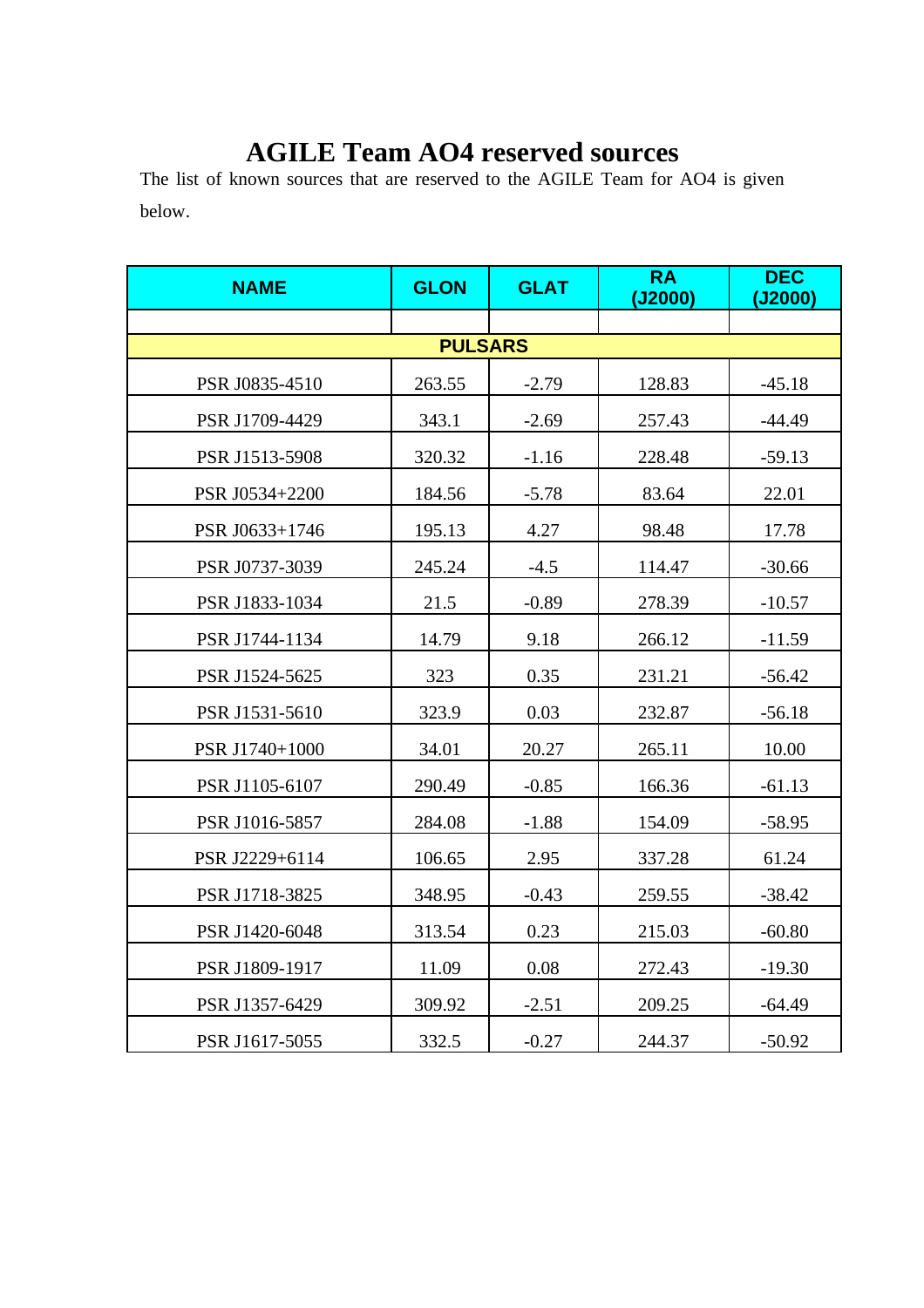| <b>NAME</b>                   | <b>GLON</b>    | <b>GLAT</b>   | <b>RA</b><br>(J2000) | <b>DEC</b><br>(J2000) |  |
|-------------------------------|----------------|---------------|----------------------|-----------------------|--|
|                               |                |               |                      |                       |  |
| <b>SPECIAL REGIONS</b>        |                |               |                      |                       |  |
| <b>Galactic Center Region</b> | $-10$ to $10$  | $-10$ to $10$ |                      |                       |  |
| Cygnus Region                 | $+68$ to $+88$ | $-10$ to $10$ |                      |                       |  |
| Large Magellanic Cloud        | 280.46         | $-32.88$      | 80.92                | $-69.75$              |  |

| <b>NAME</b>        | <b>GLON</b> | <b>GLAT</b> | <b>RA</b><br>(J2000) | <b>DEC</b><br>(J2000) |  |  |
|--------------------|-------------|-------------|----------------------|-----------------------|--|--|
|                    |             |             |                      |                       |  |  |
| <b>3EG SOURCES</b> |             |             |                      |                       |  |  |
| 3EG J0241+6103     | 135.87      | 0.99        | 40.42                | 61.06                 |  |  |
| 3EG J0617+2238     | 189         | 3.05        | 94.30                | 22.63                 |  |  |
| 3EG J1027-5817     | 284.94      | $-0.52$     | 156.89               | -58.27                |  |  |
| 3EG J1410-6147     | 312.18      | $-0.35$     | 212.73               | $-61.79$              |  |  |
| 3EG J1420-6038     | 313.63      | 0.37        | 215.11               | $-60.64$              |  |  |
| 3EG J1639-4702     | 337.75      | $-0.15$     | 249.77               | $-47.04$              |  |  |
| 3EG J1714-3857     | 348.04      | $-0.09$     | 258.52               | $-38.96$              |  |  |
| 3EG J1824-1514     | 16.37       | $-1.16$     | 276.20               | $-15.24$              |  |  |
| 3EG J1826-1302     | 18.47       | $-0.44$     | 276.55               | $-13.05$              |  |  |
| 3EG J1835+5918     | 88.70       | 25.10       | 278.80               | 59.29                 |  |  |
| 3EG J1856+0114     | 34.6        | $-0.54$     | 284.10               | 1.24                  |  |  |